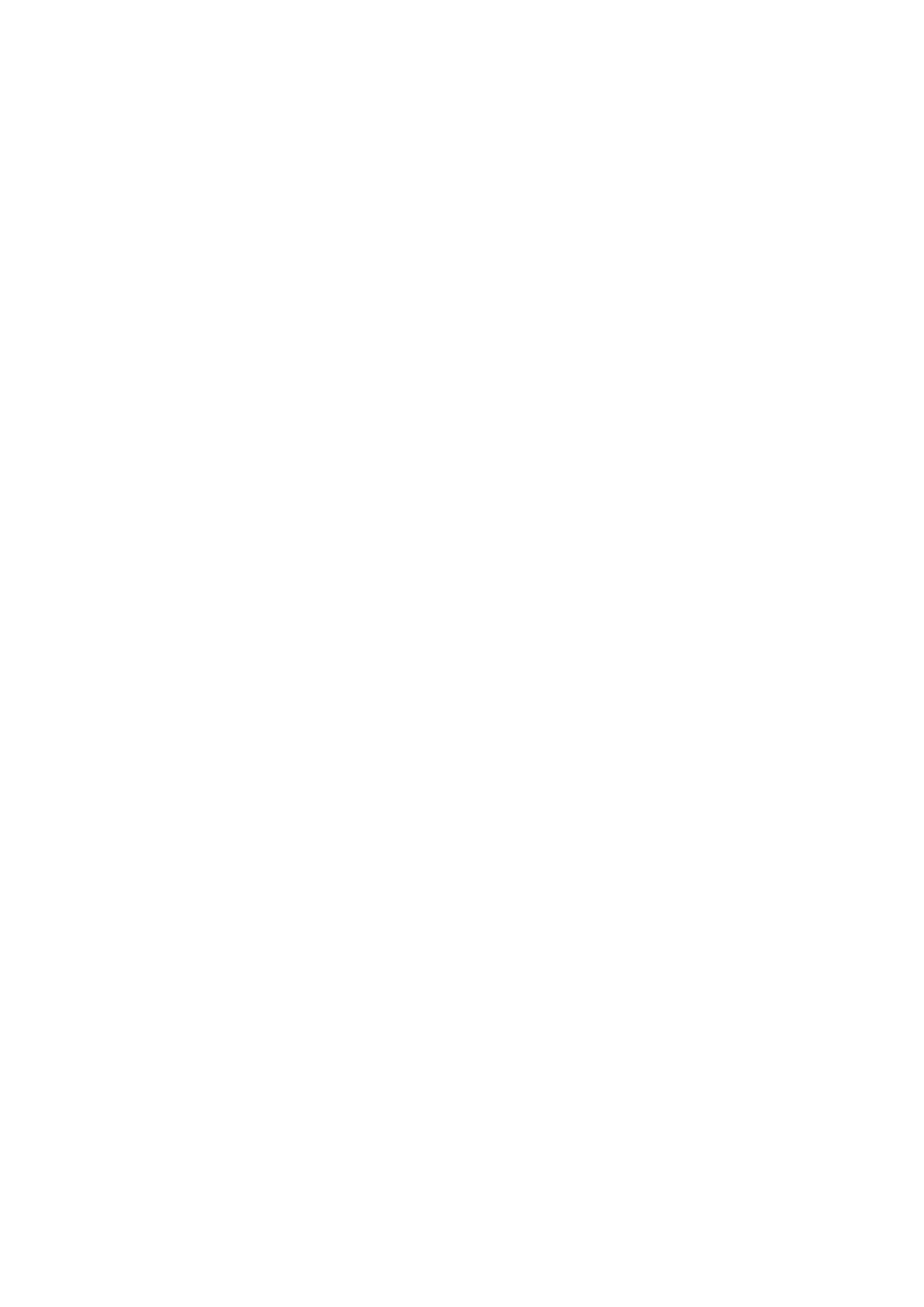

## **1 Welcome**

Chairperson Joseph Allan led the meeting in a karakia.

## **2 Apologies**

There were no apologies.

# **3 Declaration of Interest**

There were no declarations of interest.

# **4 Confirmation of Minutes**

Resolution number MR/2022/1

MOVED by Chairperson J Allan, seconded by Member G Murphy:

# **That the Manurewa Local Board:**

**a) confirm the ordinary minutes of its meeting, held on Thursday, 16 December 2021, as true and correct.**

**CARRIED**

Note: Member Dave Pizzini joined the meeting at 6.11pm.

# **5 Leave of Absence**

There were no leaves of absence.

# **6 Acknowledgements**

#### **6.1 Acknowledgement - Nigel Borell**

Resolution number MR/2022/2

MOVED by Chairperson J Allan, seconded by Member A Candy:

#### **That the Manurewa Local Board:**

**a) acknowledge Nigel Borell for being awarded the Member of the New Zealand Order of Merit for services to Māori art.**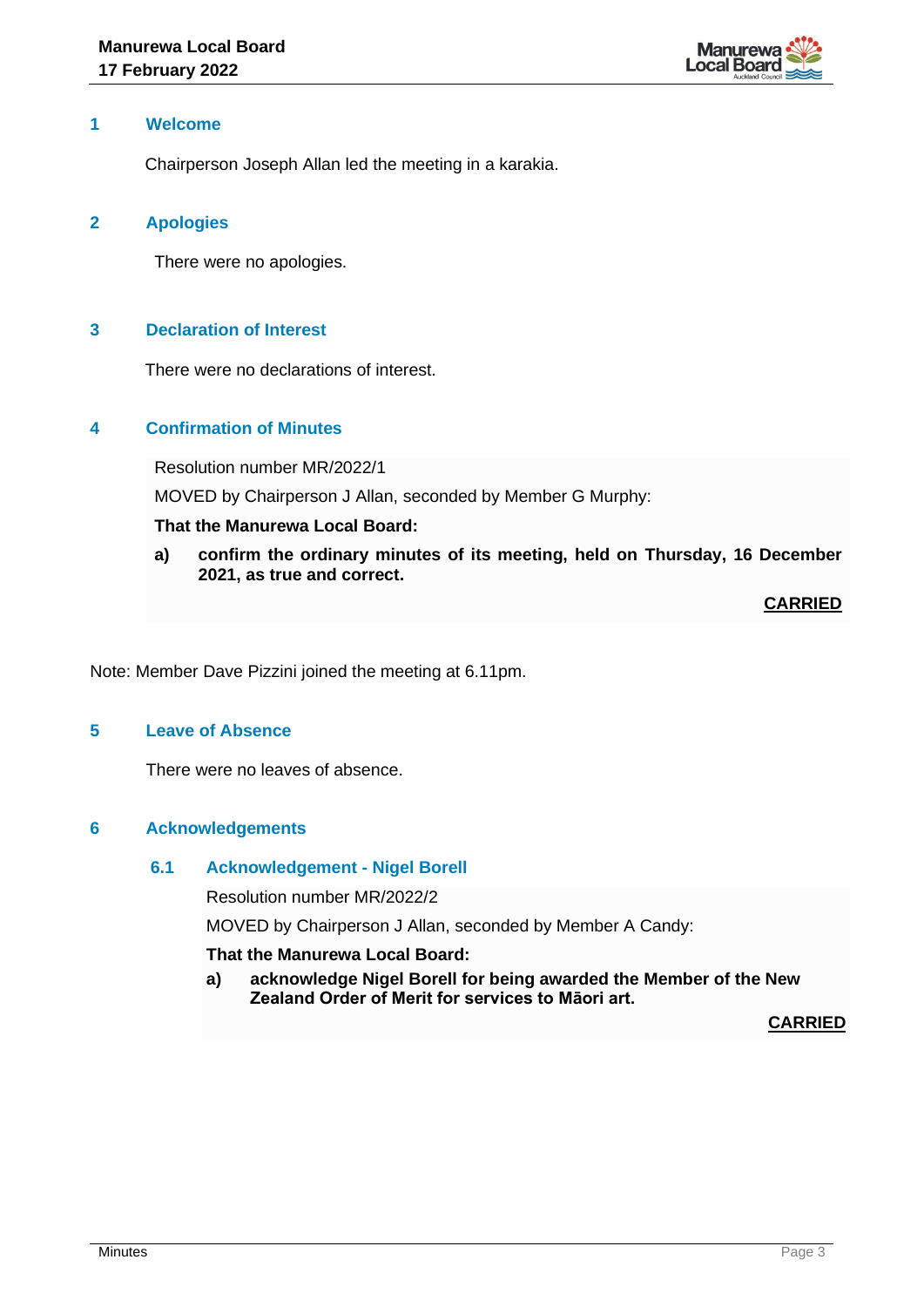

# **6.2 Acknowledgement – Councillor Alf Filipaina**

Resolution number MR/2022/3

MOVED by Member A Candy, seconded by Member D Pizzini:

#### **That the Manurewa Local Board:**

**a) acknowledge Councillor Alf Filipaina for being awarded the Member of the New Zealand Order of Merit for services to the New Zealand Police and the community.** 

**CARRIED**

## **7 Petitions**

There were no petitions.

## **8 Deputations**

## **8.1 Deputation - Wattle Downs Residents and Ratepayers Association**

Stella Cattle, Pat James and David Hopkins from the Wattle Downs Residents and Ratepayers Association were in attendance to provide the board with an update on the association's achievements and raise some concerns that they would like addressed.

Resolution number MR/2022/4

MOVED by Chairperson J Allan, seconded by Member A Candy:

#### **That the Manurewa Local Board:**

- **a) thank Stella Cattle, Pat James and David Hopkins from the Wattle Downs Residents and Ratepayers Association for their attendance and presentation**
- **b) refer to Auckland Transport for investigation and response the concerns of the Wattle Downs Residents and Ratepayers Association regarding road safety in Wattle Downs, in particular their request for a pedestrian crossing on Wattle Farm Road between Bupa Wattle Downs Retirement Village and Care Home and Acacia Cove Retirement Village**
- **c) refer to Community Facilities for investigation and response the concerns of the Wattle Downs Residents and Ratepayers Association regarding weed maintenance in the stormwater ponds at Wattle Farm Reserve.**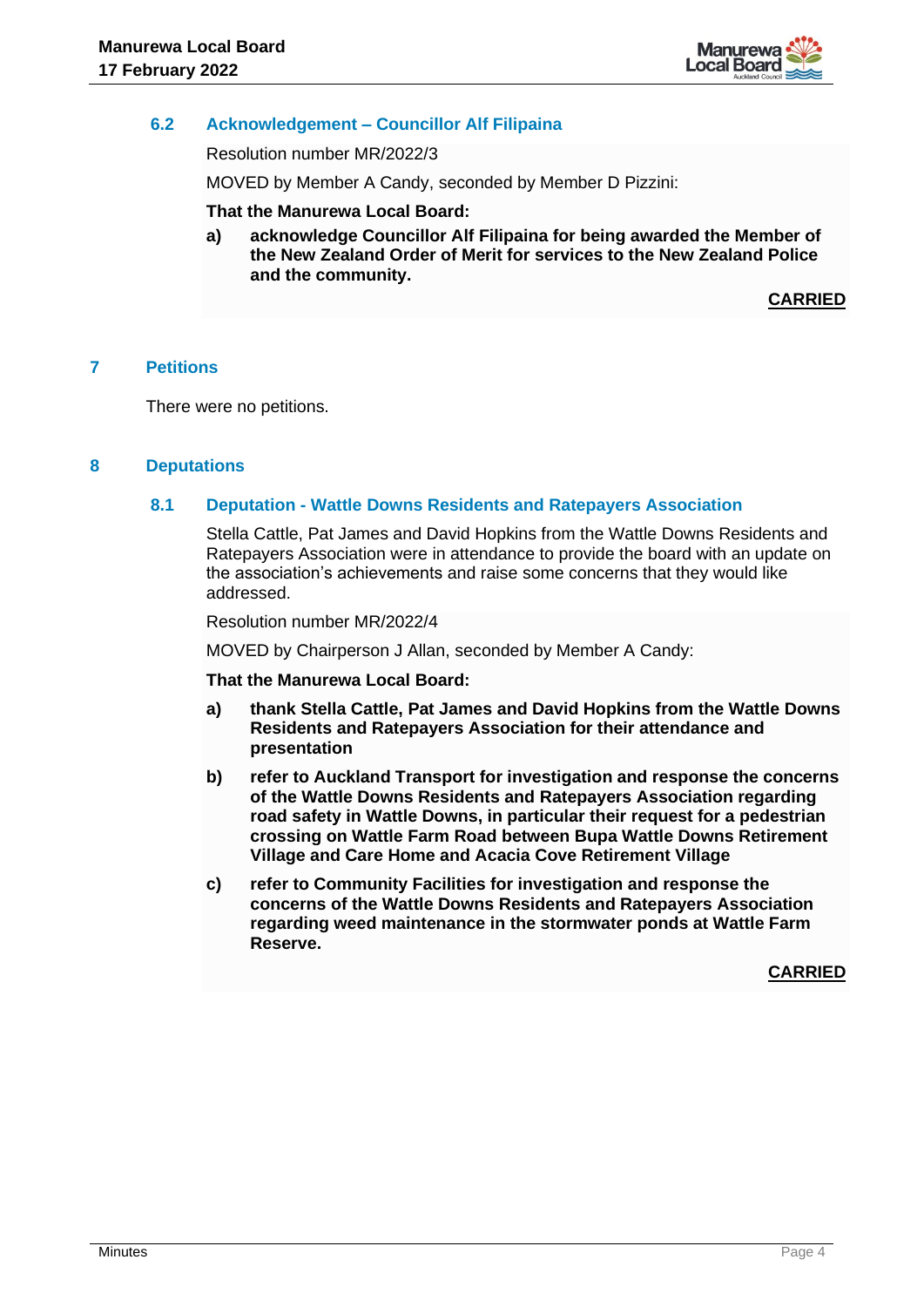

# **8.2 Deputation - Muskaan Care Trust NZ**

Vivek Vij and Nivedita Sharma Vij from Muskaan Care Trust NZ were in attendance to speak to the board about the work that the organisation has been doing.

A PowerPoint presentation was provided. A copy has been placed on the official minutes and is available on the Auckland Council website as a minutes attachment.

Resolution number MR/2022/5

MOVED by Chairperson J Allan, seconded by Member A Candy:

#### **That the Manurewa Local Board:**

**a) thank Vivek Vij and Nivedita Sharma Vij from Muskaan Care Trust NZ for their attendance and presentation.**

# **CARRIED**

## **Attachments**

A 17 February 2022, Manurewa Local Board: Item 8.2 - Deputation Muskaan Care Trust NZ presentation

## **8.3 Deputation - Manurewa Marlins Rugby League**

Karla Matua from Manurewa Marlins Rugby League was in attendance to speak to the board about the aspirations and vision for the club and the surrounding fields moving forward.

Resolution number MR/2022/6

MOVED by Chairperson J Allan, seconded by Deputy Chairperson M Moore:

#### **That the Manurewa Local Board:**

**a) thank Karla Matua from Manurewa Marlins Rugby League for her attendance and presentation.** 

#### **CARRIED**

#### **9 Public Forum**

#### **9.1 Public Forum – Denise Luamanu**

Denise Luamanu was in attendance to speak to the board about road safety in the Jellicoe Quadrant and the intensification of housing impacting on street parking.

Resolution number MR/2022/7

MOVED by Chairperson J Allan, seconded by Member A Candy:

#### **That the Manurewa Local Board:**

- **a) thank Denise Luamanu for her attendance and presentation**
- **b) refer to Auckland Transport for investigation and response the concerns of Denise Luamanu regarding road safety in the Jellicoe Quadrant and the intensification of housing impacting on street parking.**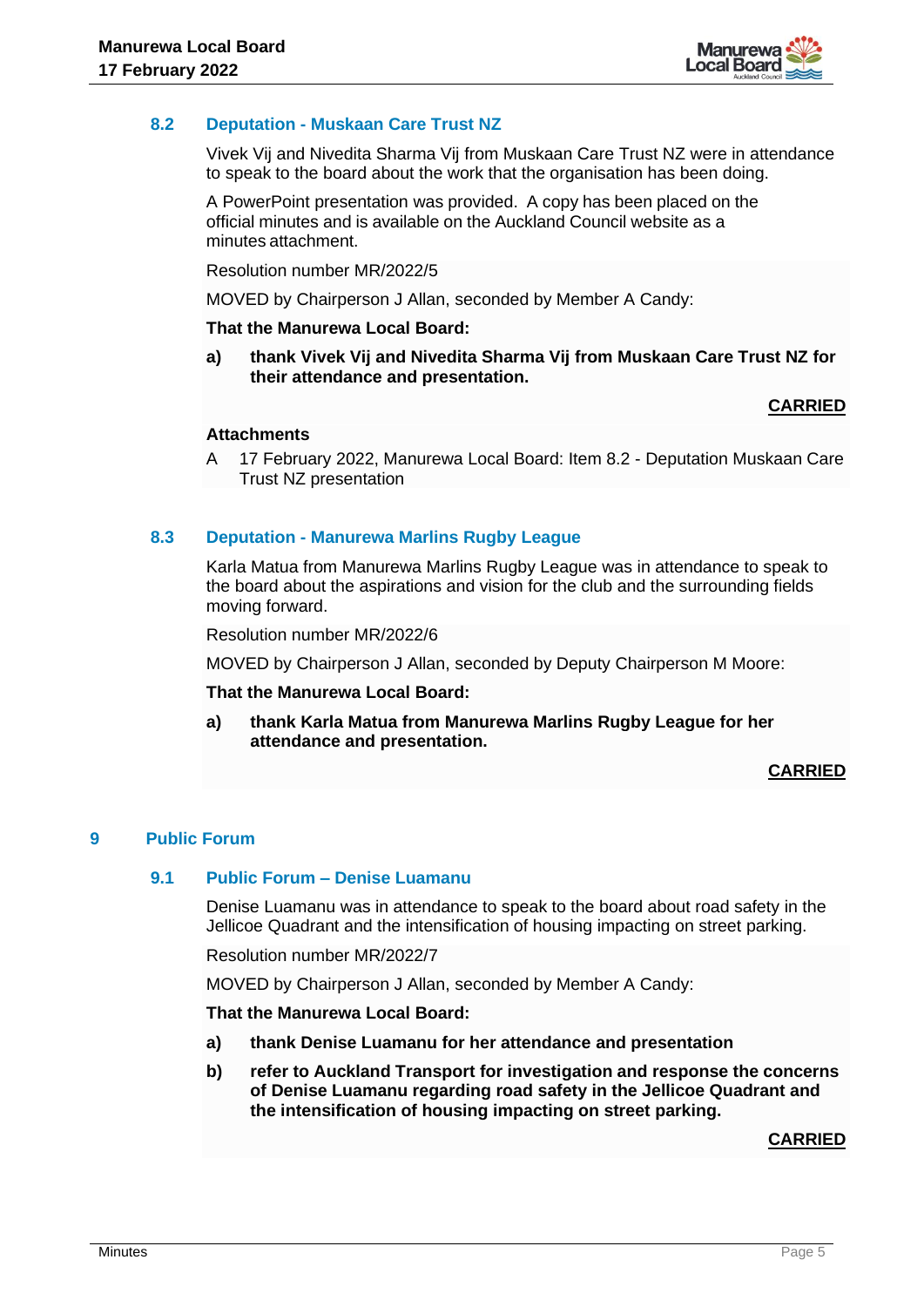

# **9.2 Public Forum - Communities Against Alcohol Harm**

Dr Grant Hewison and Rev Emily Worman from Communities Against Alcohol Harm were in attendance to speak to the board about alcohol signage particularly in relation to the proposed new Auckland Council and Auckland Transport Ture ā-Rohe mo nga Tohu 2022 / Signs Bylaw 2022.

Resolution number MR/2022/8

MOVED by Chairperson J Allan, seconded by Member A Candy:

#### **That the Manurewa Local Board:**

**a) thank Dr Grant Hewison and Rev Emily Worman from Communities Against Alcohol Harm for their attendance and presentation.** 

**CARRIED**

Note: At the chair's discretion item 17 was taken before item 10.

## **17 Public feedback on proposal to make a new Signs Bylaw 2022**

#### Resolution number MR/2022/9

MOVED by Chairperson J Allan, seconded by Member D Pizzini:

## **That the Manurewa Local Board:**

- **a) tūtohi / receive the public feedback on the proposal to make a new Auckland Council and Auckland Transport Ture ā-Rohe mo nga Tohu 2022 / Signs Bylaw 2022 and associated controls in this agenda report**
- **b) whakarato / provide the following views on how the Bylaw Panel should address matters raised in public feedback to the proposal in recommendation (a) to assist the Bylaw Panel in its deliberations:**
	- **i) the board supports the proposed Ture ā-Rohe mo nga Tohu 2022 / Signs Bylaw 2022 and associated controls, noting that public feedback received was in favour of the proposal**
	- **ii) the board notes that alcohol outlet signage was out of scope for this consultation**
	- **iii) the board requests that council staff continue to explore methods independent of the proposed Ture ā-Rohe mo nga Tohu 2022 / Signs Bylaw 2022 to reduce community exposure to alcohol marketing by offlicence outlets, as we believe that this would contribute to the reduction of alcohol-related harm in our community**
- **c) request that enforcement of the bylaw be resourced adequately and include proactive compliance monitoring of signage.**

**CARRIED**

#### **10 Extraordinary Business**

There was no extraordinary business.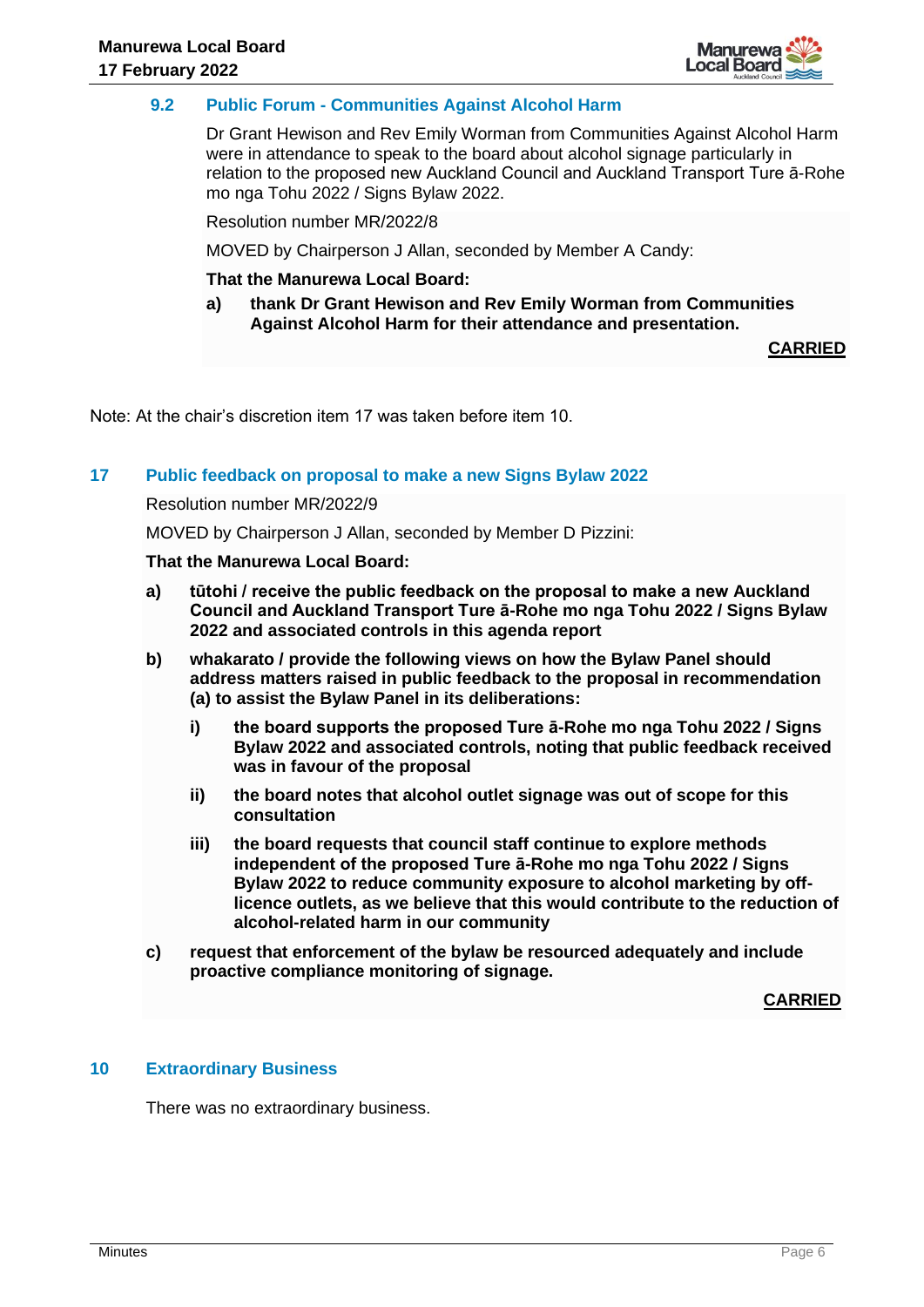

# **11 Governing Body Members' Update**

Resolution number MR/2022/10

MOVED by Chairperson J Allan, seconded by Member K Penney:

# **That the Manurewa Local Board:**

**a) receive verbal updates from Councillors Angela Dalton and Daniel Newman.**

**CARRIED**

# **12 Members' Update**

There was no Members' Update.

# **13 Chairperson's Update**

Resolution number MR/2022/11

MOVED by Deputy Chairperson M Moore, seconded by Member A Candy:

# **That the Manurewa Local Board:**

**a) receive the verbal report from the Manurewa Local Board Chairperson.**

**CARRIED**

#### **14 New community lease, classification of reserve and new licence to occupy for Totara Park Equestrian Centre Trust Board at Tōtara Park, 251 and 313R Redoubt Road, Manukau Central**

#### Resolution number MR/2022/12

MOVED by Chairperson J Allan, seconded by Member G Murphy:

#### **That the Manurewa Local Board:**

- **a) note public notification of Auckland Council's intention to grant a new community lease for Totara Park Equestrian Centre Trust Board at Tōtara Park, 251 Redoubt Road, Manukau Central**
- **b) delegate to the Manurewa Local Board Chairperson the authority to appoint a hearings panel to consider any objections received, following the public notification, and for the panel to reach a decision**
- **c) grant, subject to any objections being resolved, pursuant to section 138 of the Local Government Act 2002, a new community lease for Totara Park Equestrian Centre Trust Board for the trust-owned buildings and improvements containing approximately 1.32956 hectares (more or less) located at Tōtara Park, 251 Redoubt Road, Manukau Central (outlined in red on Attachment A) on the land described as Part Clendons Grant, comprised in Record of Title NA69A/144 subject to the following terms:**
	- **i) term - 10 years commencing on completion of public notification and subject to the resolution of any objections, with one (1) 10-year right of renewal; 20-year total term**
	- **ii) rent - \$1.00 plus goods and services tax (GST) per annum if demanded**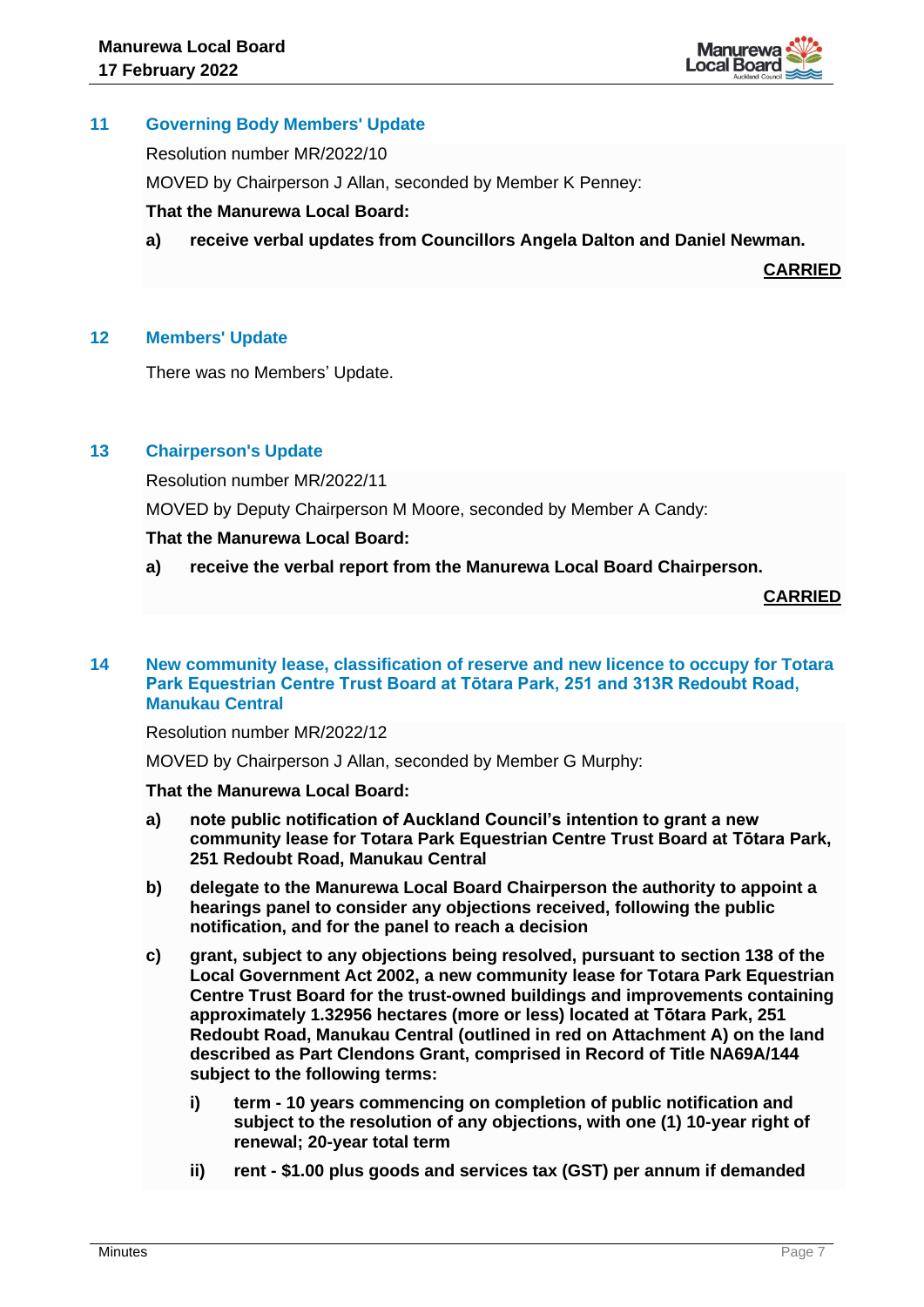

- **iii) all other terms and conditions to be in accordance with Auckland Council's Community Occupancy Guidelines 2012 and the provisions of the Local Government Act 2002**
- **d) approve, the Totara Park Equestrian Centre Trust Board's Community Outcomes Plan in Attachment B for inclusion as the third schedule of the lease agreement**
- **e) approve classification of Tōtara Park, 313R Redoubt Road, Manukau Central legally described as Lot 3 Deposited Plan 22977 and Lot 1 Deposited Plan 34072 containing approximately 5.8095 hectares (more or less), comprised in Record of Title NA950/62 as a recreation reserve, pursuant to section 16(2A) of the Reserves Act 1977. The land as shown in Attachment C**
- **f) note, public notification of Auckland Council's intention to grant a new licence to occupy for Totara Park Equestrian Centre Trust Board at Tōtara Park, 251 and 313R Redoubt Road, Manukau Central**
- **g) delegate, to the Manurewa Local Board Chairperson the authority to appoint a hearings panel to consider any objections received, following the public notification, and for the panel to reach a decision**
- **h) grant, subject to any objections being resolved, pursuant to section 138 of the Local Government Act 2002 and section 74(2)(a) of the Reserves Act 1977, a new licence to occupy for Totara Park Equestrian Centre Trust Board for grazing horses and ponies associated with the trust's activities containing approximately 13.6 hectares (more or less) located at Tōtara Park, 251 and 313R Redoubt Road, Manukau Central (outlined in black on Attachment D) on the land described as Part Clendons Grant, comprised in Record of Title NA69A/144 and Lot 3 Deposited Plan 22977 also Lot 1 Deposited Plan 34072, comprised in Record of Title NA950/62 subject to the following terms:**
	- **i) term - 10 years commencing on completion of public notification and subject to the resolution of any objections, with one (1) 10-year right of renewal; 20-year total term**
	- **ii) licence fee - \$3,000.00 plus goods and services tax (GST) per annum**
	- **iii) all other terms and conditions to be in accordance with Auckland Council's Community Occupancy Guidelines 2012 and the provisions of the Local Government Act 2002 and Reserves Act 1977**
- **i) approve, the Totara Park Equestrian Centre Trust Board's Community Outcomes Plan in Attachment B for inclusion as the third schedule of the licence agreement.**

#### **CARRIED**

# **15 Auckland Council's Quarterly Performance Report: Manurewa Local Board for quarter two 2021/2022**

Resolution number MR/2022/13

MOVED by Chairperson J Allan, seconded by Member D Pizzini:

#### **That the Manurewa Local Board:**

- **a) receive the performance report for quarter two, ending 31 December 2021**
- **b) note the financial performance report in Attachment B of the agenda report will remain confidential until after the Auckland Council Group half-year results for 2021/2022 are released to the New Zealand Exchange (NZX), which are expected to be made public on or about 28 February 2022**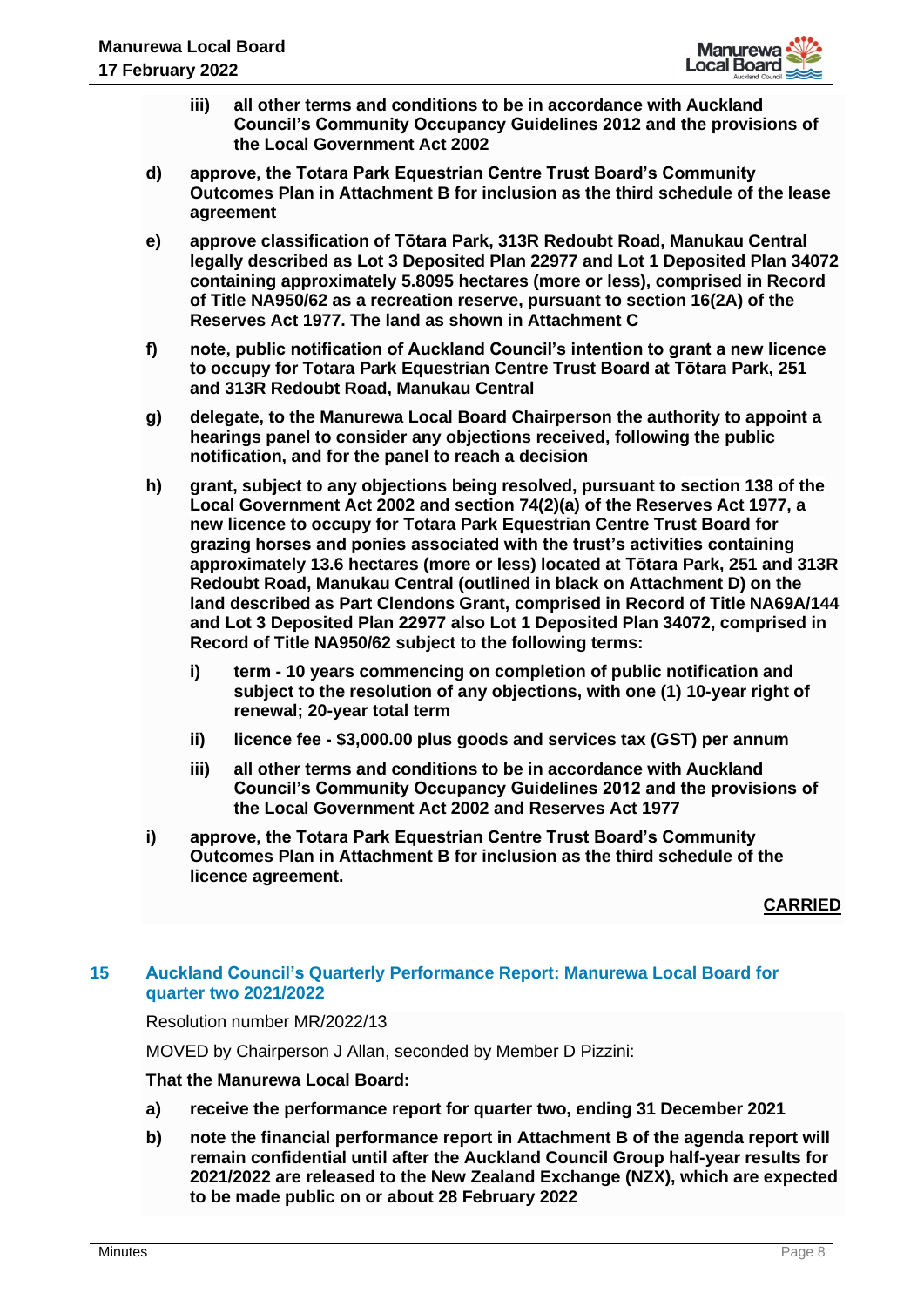

- **c) approve amending the 2021/2022 work programme to move the Manurewa Rangatahi Youth Scholarships initiative from work programme line item 303 'Diverse Participation: Increase diverse participation in youth initiatives' to line item 321 'Community Grants Manurewa', noting that the Specialist Advisors in the Youth Empowerment team will continue to provide support for this as needed**
- **d) note that the work programme activity Manurewa AFC Building - renew building exterior and roof has been identified as having significant issues due to lack of available budget. The poor condition of the AFC building at War Memorial Park would have been addressed as part of the board's One Local Initiative, but delivery of this project was deferred as part of the 10-year Budget 2021-2031. The board will continue to advocate for earlier delivery of this project to address the needs of the local community.**

**CARRIED**

## **16 Public feedback on proposal to make a Freedom Camping in Vehicles Bylaw 2022**

Resolution number MR/2022/14

MOVED by Member G Murphy, seconded by Member A Candy:

#### **That the Manurewa Local Board:**

- **a) tūtohi / receive public feedback on the proposal to make a new Te Kaunihera o Tāmaki Makaurau Te Ture ā-Rohe Noho Puni Wātea ā-Waka 2022 / Auckland Council Freedom Camping in Vehicles Bylaw 2022 in this agenda report**
- **b) whakarato / provide the following views on how the Bylaw Panel should address matters raised in public feedback to the proposal in recommendation (a) to assist the Bylaw Panel in its deliberations:**
	- **i) the board supports the proposal to include general rules managed by council where freedom camping is not otherwise prohibited or restricted.**
	- **ii) the board supports the proposed general rules to require freedom campers staying in these areas to:** 
		- **A) use a certified self-contained vehicle.**
		- **B) stay a maximum of two nights in the same road or off-road parking area.**
		- **C) not return to the same road or off-road parking area within two weeks**
	- **iii) the board prefers a requirement for freedom campers staying in these areas to depart by 10am on the third day, rather than the proposed 9am departure time**
	- **iv) the board confirms its support for Weymouth Community Hall at 11 Beihlers Road, Weymouth to be a prohibited area where no freedom camping would be allowed.**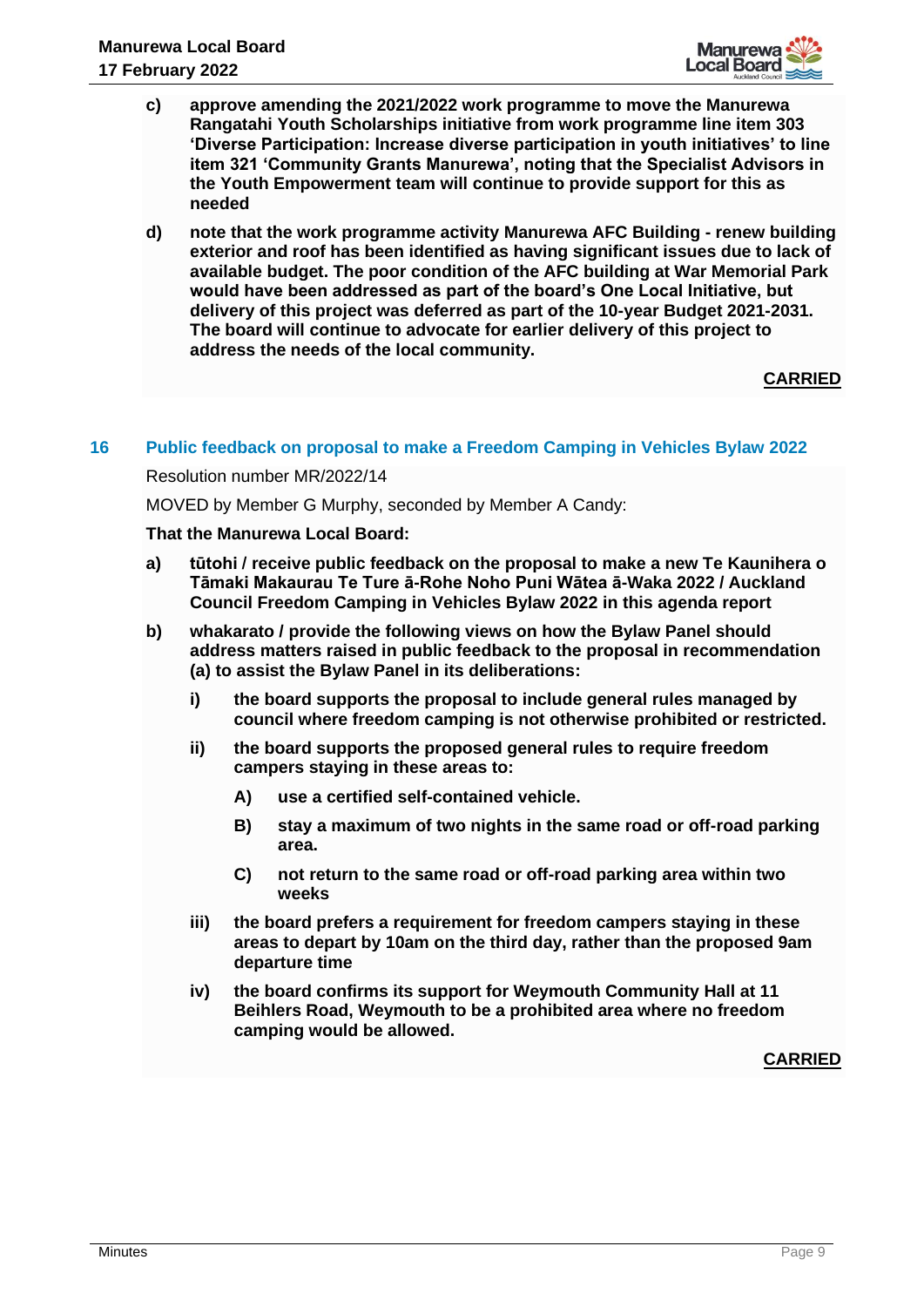

## **18 Public feedback on proposal to amend Stormwater Bylaw 2015**

Resolution number MR/2022/15

MOVED by Deputy Chairperson M Moore, seconded by Member K Penney:

That the Manurewa Local Board:

- **a) tūtohi / receive the public feedback on the proposal to amend Te Kaunihera o Tāmaki Makaurau Te Ture-ā-rohe Wai Āwhā 2015 / Auckland Council Stormwater Bylaw 2015 in this report**
- **b) whakarato / provide the following views on how the Bylaw Panel should address matters raised in public feedback to the proposal in recommendation (a) to assist the Bylaw Panel in its deliberations:**
	- **i) the board supports the proposal to amend Te Kaunihera o Tāmaki Makaurau Te Ture-ā-rohe Wai Āwhā 2015 / Auckland Council Stormwater Bylaw 2015 to:** 
		- **allow Auckland Council to specify controls, codes of practice or guidelines for managing the public stormwater network and private stormwater systems**
		- **include additional requirements for vesting of public assets and approvals under the bylaw**
		- **require approvals for modifications or new engineered wastewater overflow points into the stormwater network**
		- **update the wording, format, and definitions of the bylaw to improve certainty and understanding, and to be consistent with best practice bylaw drafting standards.**
	- **iv) the board supports the proposal to amend Te Kaunihera o Tāmaki Makaurau Te Ture-ā-rohe Wai Āwhā 2015 / Auckland Council Stormwater Bylaw 2015 to grant Auckland council the power to restrict or exclude certain activities for parts of the stormwater network, subject to the following:**
		- **A) that activities will only be restricted if they are hazardous to the health and safety of participants or other people, and**
		- **B) that activities are assessed on a case-by-case basis to determine whether they are hazardous.**

**CARRIED**

#### **19 Resource Management System Reform**

Resolution number MR/2022/16

MOVED by Member K Penney, seconded by Chairperson J Allan:

#### **That the Manurewa Local Board:**

**a) provide the following feedback on the Transforming Aotearoa New Zealand's resource management system: Our future resource management system materials for discussion document to inform the council's draft submission:**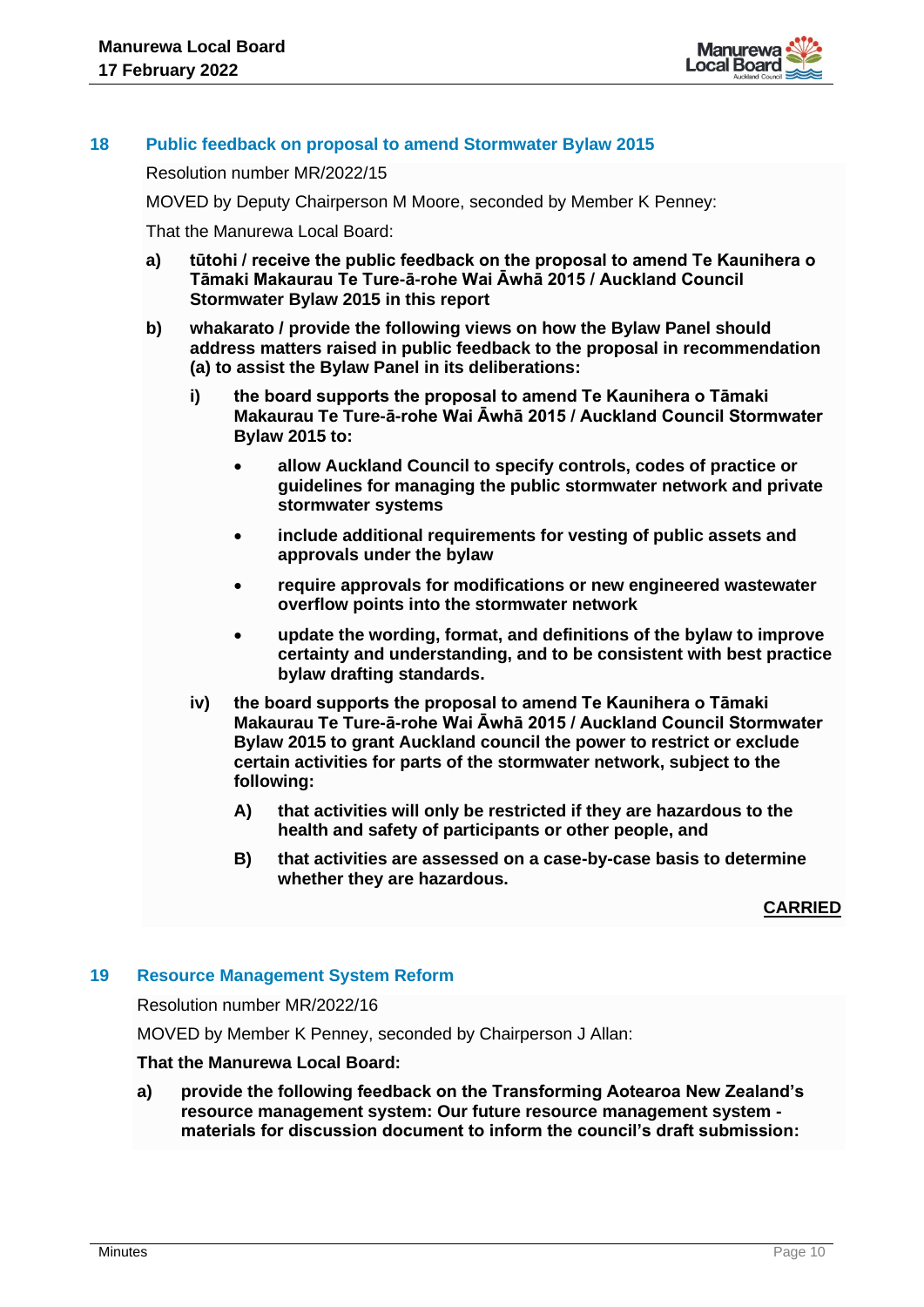

#### **Natural and Built Environments Act (NBA) plans**

*Q9. What should the role of local boards and their communities be to support local placemaking and understanding of local issues in NBA plans?* 

- **The legislated role of local boards in 'identifying and communicating the interests and preferences of the people in its local board area' needs to be reflected in the new resource management system.**
- **Local boards and the local community must have the ability to give input into the development of spatial plans.**
- **Although they are not technical experts, local boards have an excellent understanding of the issues faced by their local communities, particularly in the face of intensive housing growth.**
- **It is vital that local views on spatial planning are respected and not overridden by national directives without due consultation.**

*Q10. Will the proposed plan-making process be more efficient and effectively deliver planning outcomes?* 

• **As NBA plans are similar to the existing Auckland Unitary Plan, it is unclear whether there will be any advantages for Tāmaki Makaurau in this new process.** 

#### **RSS and NBA joint committees**

*Q12. How could a joint committee provide for local democratic input?*

• **The membership of the joint committee should include elected members to ensure local democratic input. There also needs to be opportunities for mana whenua iwi, local boards and members of the community to provide additional input into committee decisions.**

*Q13. How could a joint committee ensure adequate representation of all local authority views and interests if not all local authorities are directly represented?*

• **Local boards or local authorities within the region should be given an opportunity to provide input and to access expert technical advice to help inform their input.**

*Q15. How should joint committees be established?*

- **Māori representation should determined by Māori.**
- **Remaining joint committee members should be appointed either by an independent panel or by the regional authority's governing body.**

#### **Role of local government in the future system**

*Q21. What does an effective relationship between local authorities, local boards and joint committees look like?*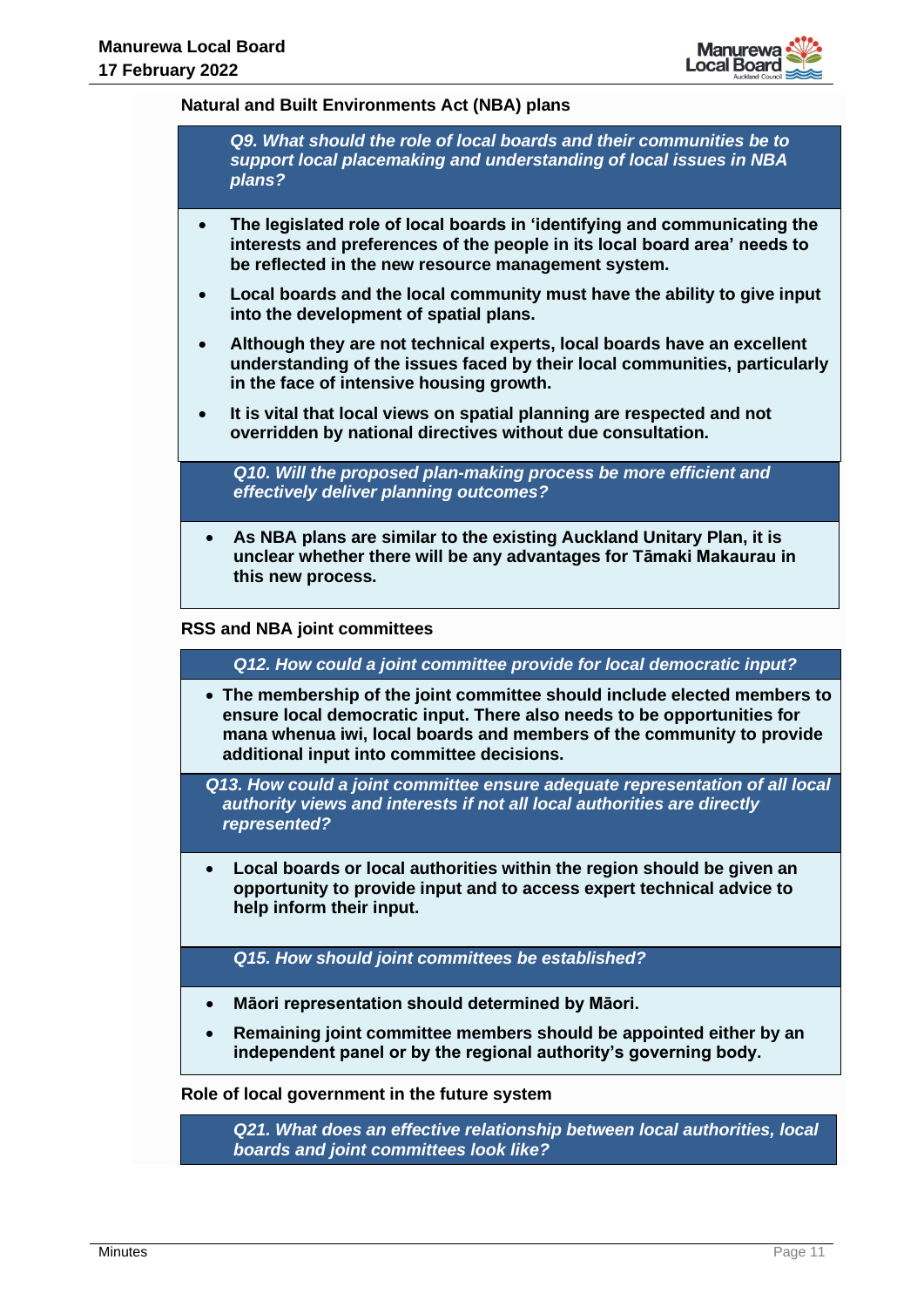

**An effective relationship between the local board and the joint committee would be:**

- **Local boards informed of all consents and any significant consents highlighted for the area**
- **Local boards having the opportunity for input into discretionary and prohibited consents**
- **Local boards are informed of any significant non-compliance of consent conditions**
- **Recognition that local boards are the local interface with the community and ensuring a no-surprises approach.**

# **Joint committee composition**

*Q26. Should parties in a region be able to determine their committee composition?*

**Yes – this allows for tailoring committee composition depending on the number of local authorities to be represented in the region.** 

*Q27. What should be the selection and appointments processes for joint committee members?*

• **Māori representation should determined by Māori.**

**Remaining joint committee members should be appointed either by an independent panel or by the regional authority's governing body.**

# **CARRIED**

# **20 Auckland's Water Strategy**

Resolution number MR/2022/17

MOVED by Chairperson J Allan, seconded by Member D Pizzini:

#### **That the Manurewa Local Board:**

**a) provide the following feedback on the eight strategic shifts of the Water Strategy framework:** 

#### **Te Tiriti Partnership**

**i) the board supports Auckland Council working in partnership with mana whenua iwi in the protection, management, and enhancement of water.** 

#### **Empowered Aucklanders**

**ii) the board supports empowering the people of Tāmaki Makaurau to shape decisions about our water future and working with Aucklanders for better water outcomes.** 

**Sustainable Allocation and Equitable Access**

**iii) the board supports prioritising mauri when allocating water from the natural environment by applying a hierarchy of considerations specific to Tāmaki Makaurau that include the health and wellbeing of ecosystems and people, equity and climate sensitivity.**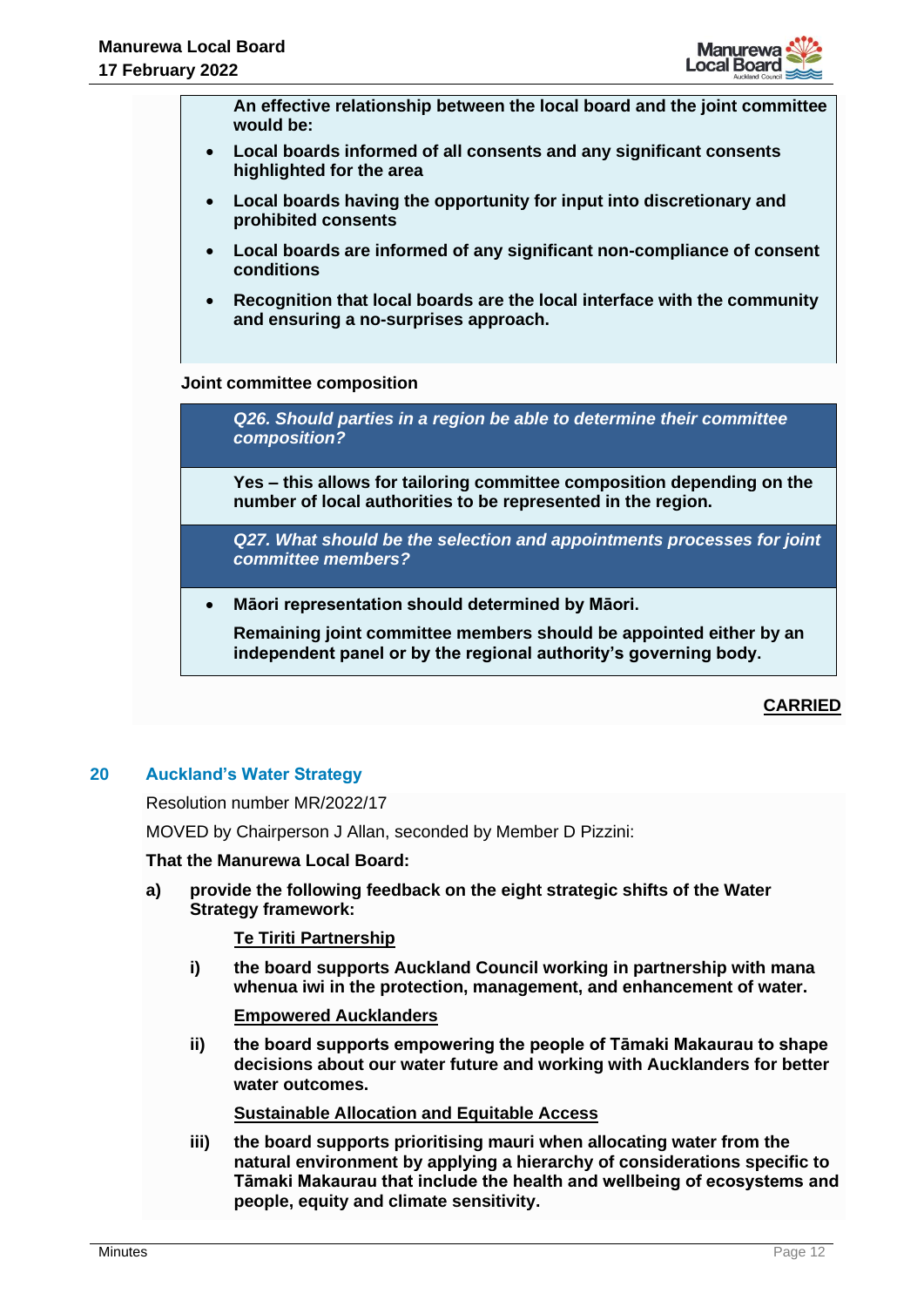

#### **Regenerative Water Infrastructure**

**iv) the board supports ensuring that Tāmaki Makaurau's water infrastructure is regenerative, resilient, low carbon, and increases the mauri of water.** 

**Water Security**

**v) the board supports ensuring that Tāmaki Makaurau captures, uses, and recycles water efficiently so that everyone has access to enough water of the appropriate quality to meet their needs.** 

**Integrated Land use and Water Planning**

**vi) the board supports making water and its life-sustaining capacity a central principle in land management and planning decisions.** 

**Restoring and Enhancing Water Ecosystems**

**vii) the board supports taking a catchment-based approach to the health of water ecosystems.** 

**Pooling Knowledge**

- **viii) the board supports sharing knowledge to ensure that Tāmaki Makaurau has the information needed to make good quality, timely, and strategic decisions about water.**
- **b) note that local boards will play a vital role in the implementation of the Water Strategy, and recommend that the strategy be amended to reflect this by making explicit mention of the role of local boards**
- **c) note that there is still a significant amount of work to be done regarding the budgetary implications of implementing the Water Strategy, and how this will be funded**
- **d) recommend that any plans for the implementation of the Water Strategy be developed in partnership with local boards, mana whenua iwi and local communities, and that a lens is applied to ensure that resources and investment is aligned to achieving the greatest improvement for the most deprived communities.**

# **CARRIED**

## **21 Ngā Pou Taunaha o Aotearoa - New Zealand Geographic Board: recording of unofficial place names as official**

Resolution number MR/2022/18

MOVED by Member A Candy, seconded by Chairperson J Allan:

**That the Manurewa Local Board:**

- **a) receive the report, including attachments which detail the unofficial place names in the local board area which are proposed to be made official**
- **b) decline to provide feedback on the unofficial place names in the local board area which are proposed to be made official at this time. The board does not believe it is appropriate for it to provide this feedback until:** 
	- **i) Ngā Pou Taunaha o Aotearoa has completed consultation with mana whenua iwi, and**
	- **ii) place names that have been subject to objections from mana whenua iwi have been removed from the list of place names to be adopted using the fast track process.**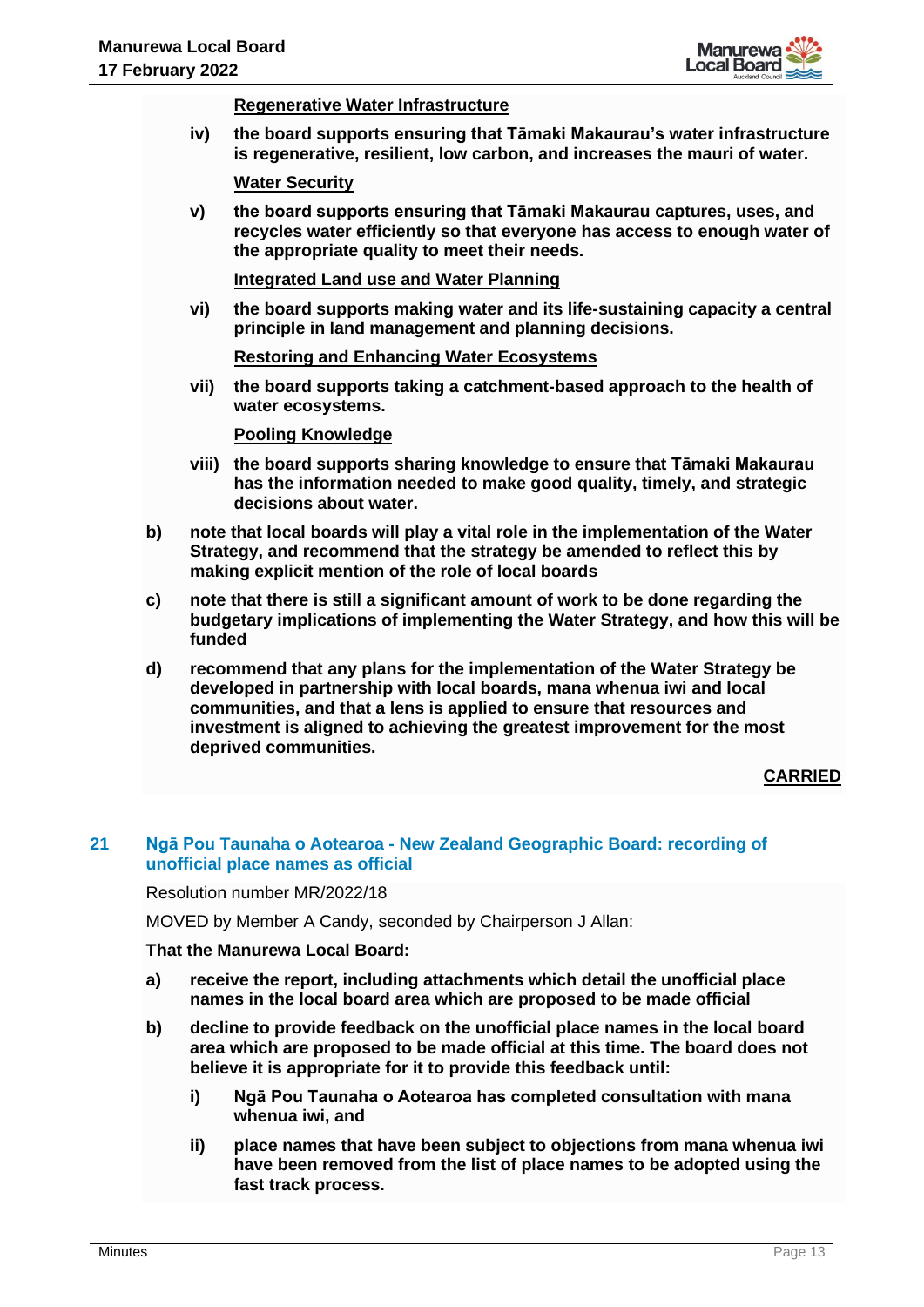

**CARRIED**

# **22 For Information: Reports referred to the Manurewa Local Board**

Resolution number MR/2022/19

MOVED by Member K Penney, seconded by Member T Gorrie:

## **That the Manurewa Local Board:**

## **a) receive the following information from other local board meetings:**

| No.            | <b>Report Title</b>                                                                                                                                                                                                   | <b>Item</b><br>no. | <b>Meeting Date</b> | <b>Governing Body</b><br><b>Committee or Council</b><br><b>Controlled</b><br><b>Organisation or Forum</b><br>or Local Board |
|----------------|-----------------------------------------------------------------------------------------------------------------------------------------------------------------------------------------------------------------------|--------------------|---------------------|-----------------------------------------------------------------------------------------------------------------------------|
| 1              | <b>Notice of Motion - Support</b><br>for opening the Harbour<br><b>Bridge for a seasonal</b><br>three-month trial of events,<br>cycling and walking                                                                   | $12 \overline{ }$  | 8 December<br>2021  | Kaipātiki Local Board<br>resolutions circulated<br>to all local boards for<br>their information                             |
| $\overline{2}$ | <b>Notice of Motion - Member</b><br>A Bonham to Recommend<br><b>Plan Changes to AUP to</b><br><b>Prohibit Recreational</b><br><b>Helicopter Landings and</b><br><b>Take-offs in Urban</b><br><b>Residential Areas</b> | 13                 | 14 December<br>2021 | Waitematā Local<br><b>Board resolutions</b><br>circulated to all local<br>boards for their<br>information                   |

# **CARRIED**

# **23 Manurewa Local Board Governance Forward Work Calendar - February 2022**

Resolution number MR/2022/20

MOVED by Member K Penney, seconded by Deputy Chairperson M Moore:

#### **That the Manurewa Local Board:**

**a) note the Governance Forward Work Calendar.**

**CARRIED**

# **24 Manurewa Local Board Workshop Records**

Resolution number MR/2022/21

MOVED by Member K Penney, seconded by Deputy Chairperson M Moore:

That the Manurewa Local Board:

- **a) note the Manurewa Local Board workshop records held on:**
	- **i) 2 December 2021**
	- **ii) 9 December 2021.**